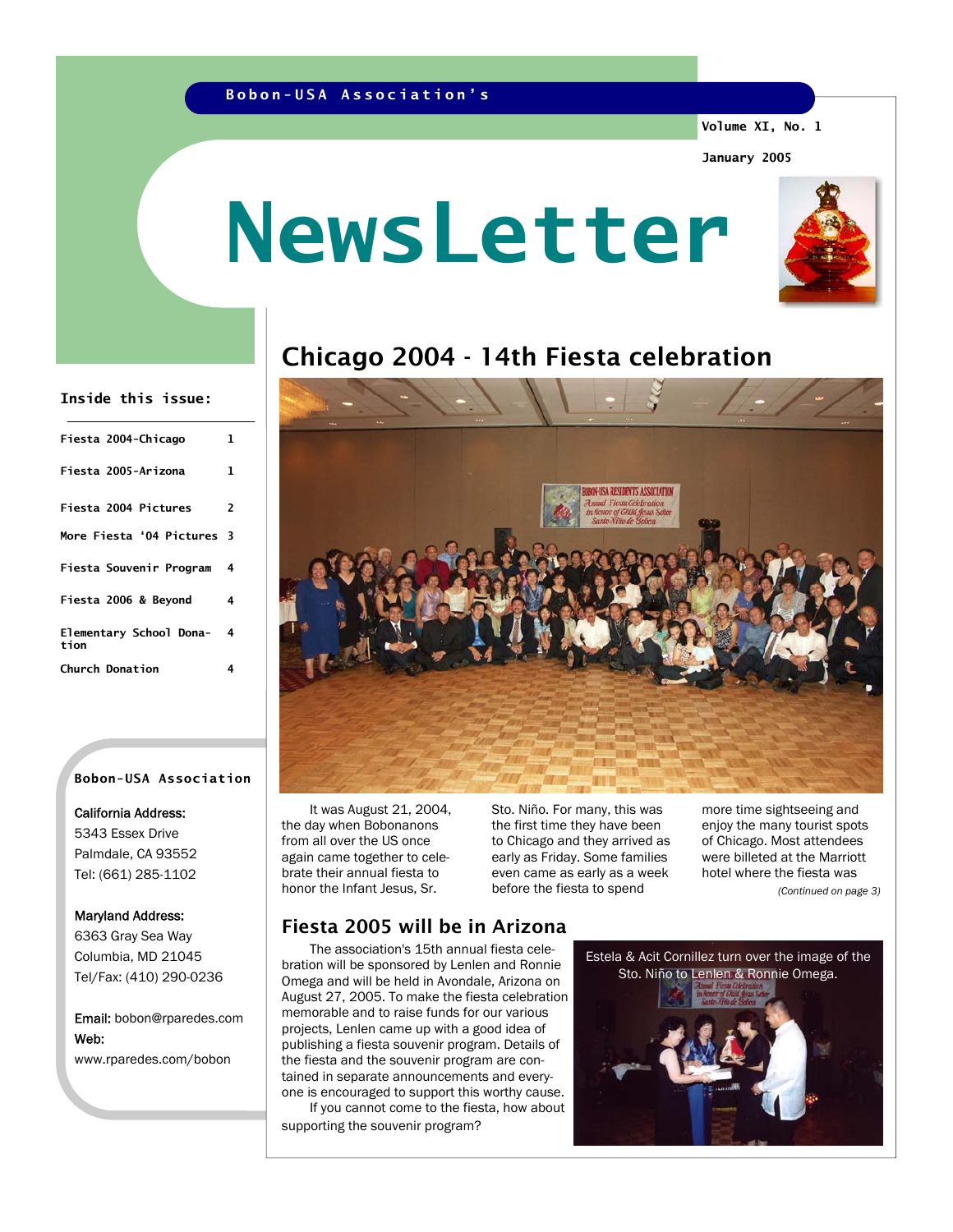## Fiesta 2004 Picture Gallery

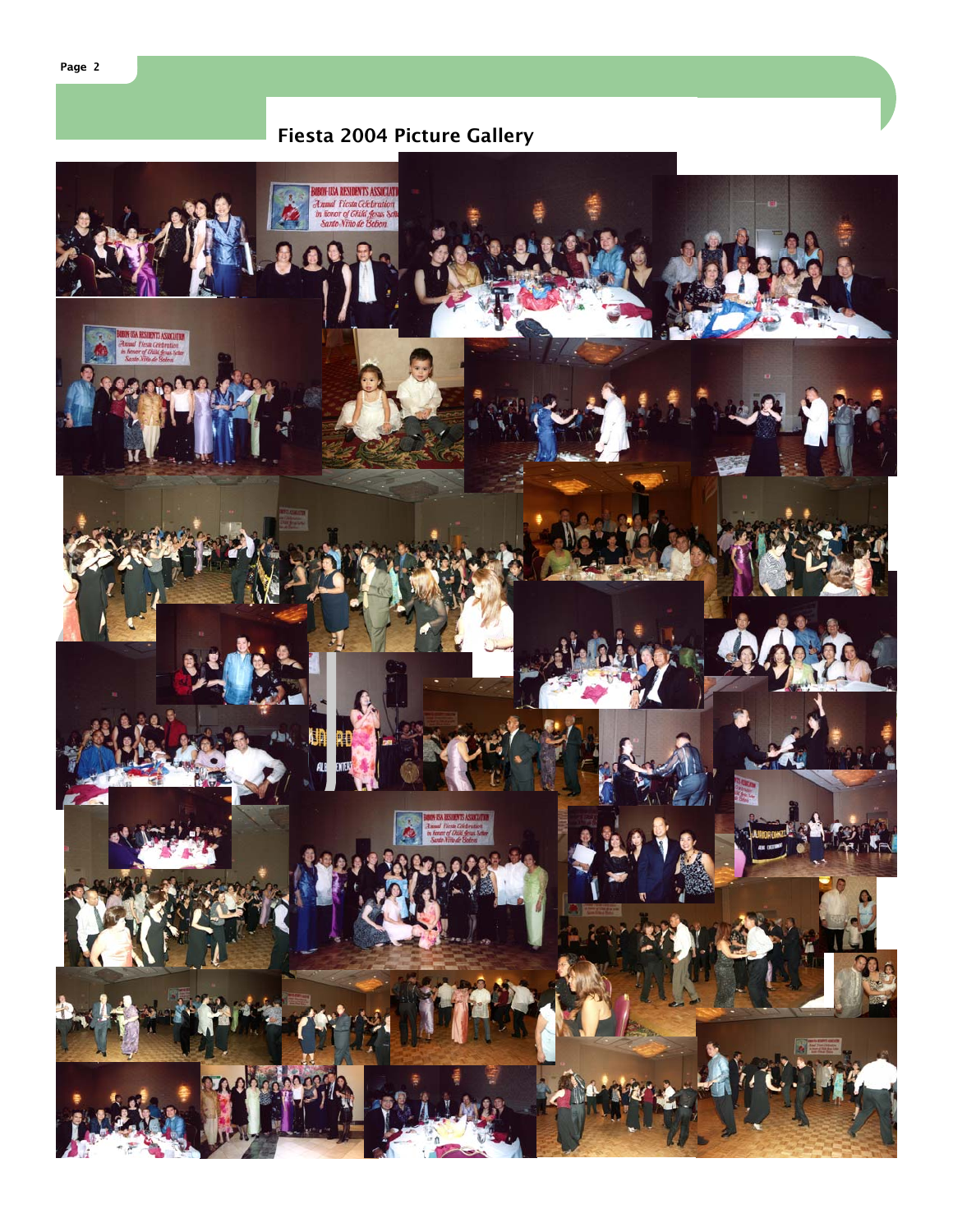(Vesper Day) at the home of the fiesta sponsors, Acit and Estela Cornillez in Riverside. Bobonanons were treated to a very sumptuous dinner and delicacies, including lechon and *pinangat* and *piñato* which came all the way from Bobon. Everyone had a good time. There was so much to talk about, nobody seemed to want to leave the place that

 The fiesta celebration the next day started with a holy mass at 3:00pm at the St. Mary's Catholic church in Riverside, celebrated by Fr. Robert Banzin. The mass was a beautiful celebration of worship and songs. Acit Cornillez welcomed everyone, Grace Chan and Mydee Vergel De Dios read the first and the second readings respectively, and Louise Cornillez rendered a beautiful version of the *Ave Maria* during the Offertory. After the mass, everyone proceeded to the Marriott Hotel in Oak Brook. For the first time after fourteen years, the fiesta was held in a hotel grand ballroom with a record

evening.

number of people in attendance - all dressed in their formal attire.

 Grace Chan acted as the emcee for the evening and the DJ did a good job of putting everyone on the dance floor with the latest line dancing craze like the *otso-otso pamela mela wan*.

 Couples Gannie and Neria Garcia and Marites Chan and her partner performed well-choreographed dance numbers. Liza Paredes and Louise Cornillez both wowed everyone with their song numbers. And, while the ballroom cha-cha, swing, boogie and tango reigned supreme, the *kuracha* was the evening's money maker.

 A raffle to raise funds for the purchase of the Bobon church power generator was held in between dance numbers. The first prize of \$200.00 went to Elizabeth "Baby" Tobes Dickinson while

Marit Celespara Antazo and

Tita Carpina Cornillez won the second prize of \$100.00 and the third prize of \$50.00, respectively.

 Of note, the association did not spend anything for the raffle. The hermanas, Acit and Estela, generously donated the raffle prizes. In turn the winners donated back part or all of their prizes to the association. Baby Dickinson gave back \$80.00, Marit Antazo gave back \$80.00 while Tita Cornillez gave back her \$50.00 prize thereby making the association and the church of Bobon the big raffle winners of the evening.

 There were also door prizes donated by the hermanas which were given away to the lucky winners and added to the excitement of the celebration.

 The evening was capped with the turn over of the image of the Sto. Nino from Acit and Estela Cornillez to the 2005 fiesta sponsors, Lenlen and Ronnie Omega.

#### *(Continued from page 1)* was a dinner party on Friday

held. It was good to see those Bobonanons we have not seen in a while. A block of rooms at the hotel was reserved by the sponsors for the *mamaratrons*. It was as if Bobon was transplanted in Chicago that evening.

The first part of the fiesta